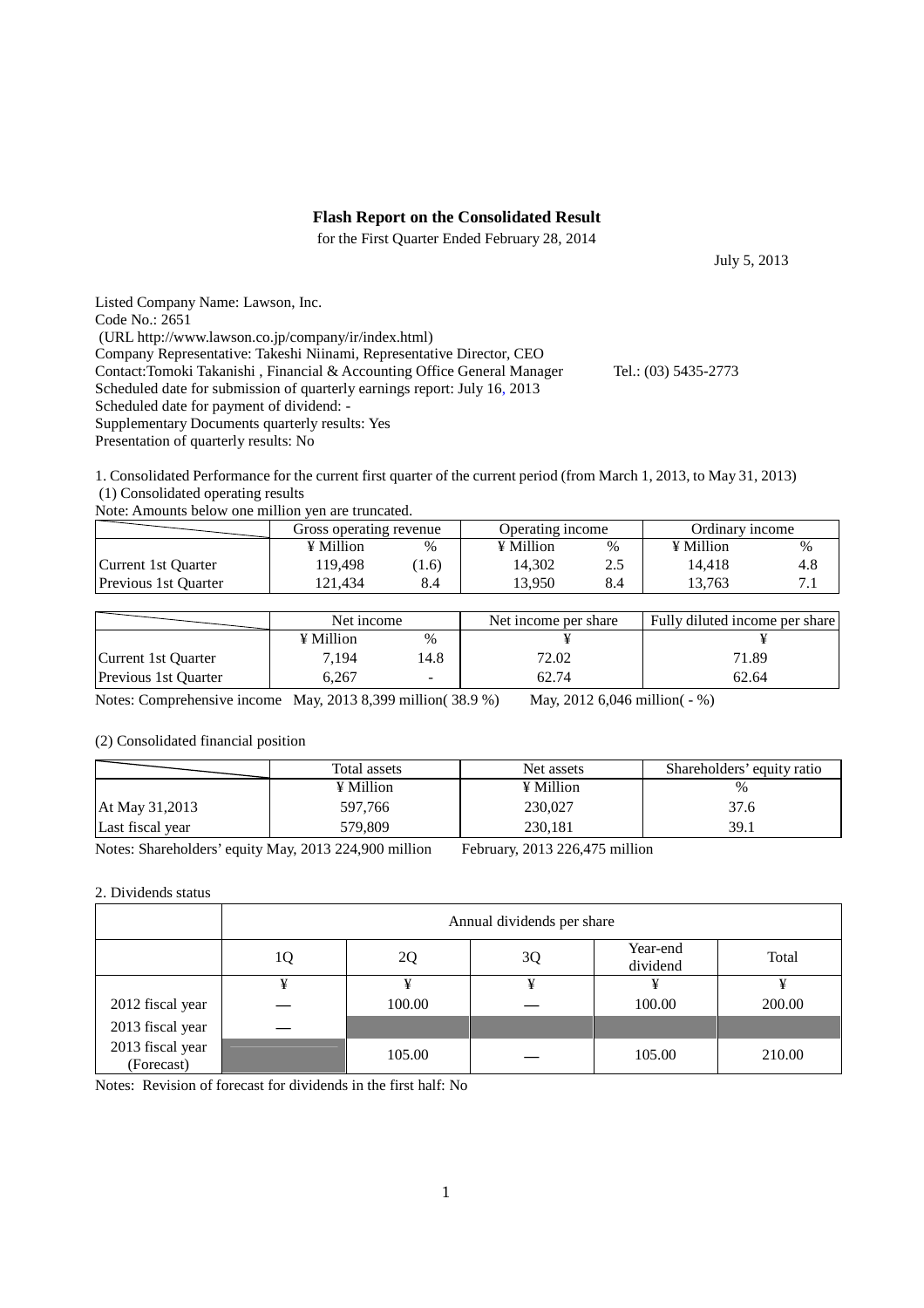3. Forecast Consolidated Performance for 2013 fiscal year (from March 1, 2013, to February 28, 2014)

|                  | Gross operating revenue |      | Operating income |      | Ordinary income |      | Net income |       |
|------------------|-------------------------|------|------------------|------|-----------------|------|------------|-------|
|                  | ¥ Million               | $\%$ | ¥ Million        | $\%$ | ¥ Million       | $\%$ | ¥ Million  | %     |
| 2013 first half  | 257,000                 | 3.2  | 35.500           | 2.7  | 34,600          |      | 17.300     | (3.1) |
| 2013 fiscal year | 516.000                 | 5.9  | 70.000           | 5.7  | 68.400          | 3.8  | 35,900     | 8.2   |
| 172.10           |                         |      |                  |      |                 |      |            |       |

Reference: Forecast net profit per share for the 2013 first half: 173.18yen Forecast net profit per share for the 2013 fiscal year: 359.38yen

Note: Revision of forecasts for consolidated performance during the first half: No

4. Other

(1) Change in important subsidiaries during the period (Changes in certain specified subsidiaries resulting in revised scope of consolidation): None

(2) Adoptions of special accounting methods in presentation of quarterly financial statements: No

(3) Changes in accounting policies, changes in accounting estimation, retrospective restatement

1. Changes of accounting policies associated with revision in accounting standards: Yes

2. Other changes: None

3. Changes in accounting estimation: Yes

4. Retrospective restatement: None

(4) Number of issued shares:

- i) The number of the stocks issued in the end of term May, 2013: 100,300,000 February, 2013: 100,300,000
- ii) The number of treasury shares in the end of term May, 2013: 405,731 February, 2013: 406,853
- iii) Average number of shares during the term May, 2013: 99,894,032 May, 2012: 99,883,984

Note: Disclosure of progress of quarterly review procedures

At the time of disclosure of this quarterly flash report, review procedures for quarterly earnings reports based on the Financial Instruments and Exchange Act were being performed.

Note: Terms of use for financial forecasts, and other special notes

Forward-looking statements presented in this material such as financial forecasts are based on currently available information and certain presumptions deemed to be reasonable as of the date of announcement. They are not intended to guarantee the Company's achievement. Actual results may differ significantly from these forecasts due to many factors. For preconditions of these financial forecasts and notes concerning their use, please refer to "1. Review of Operations, (3) Qualitative Information Regarding Consolidated Financial Forecasts" on page 7 of the appendix.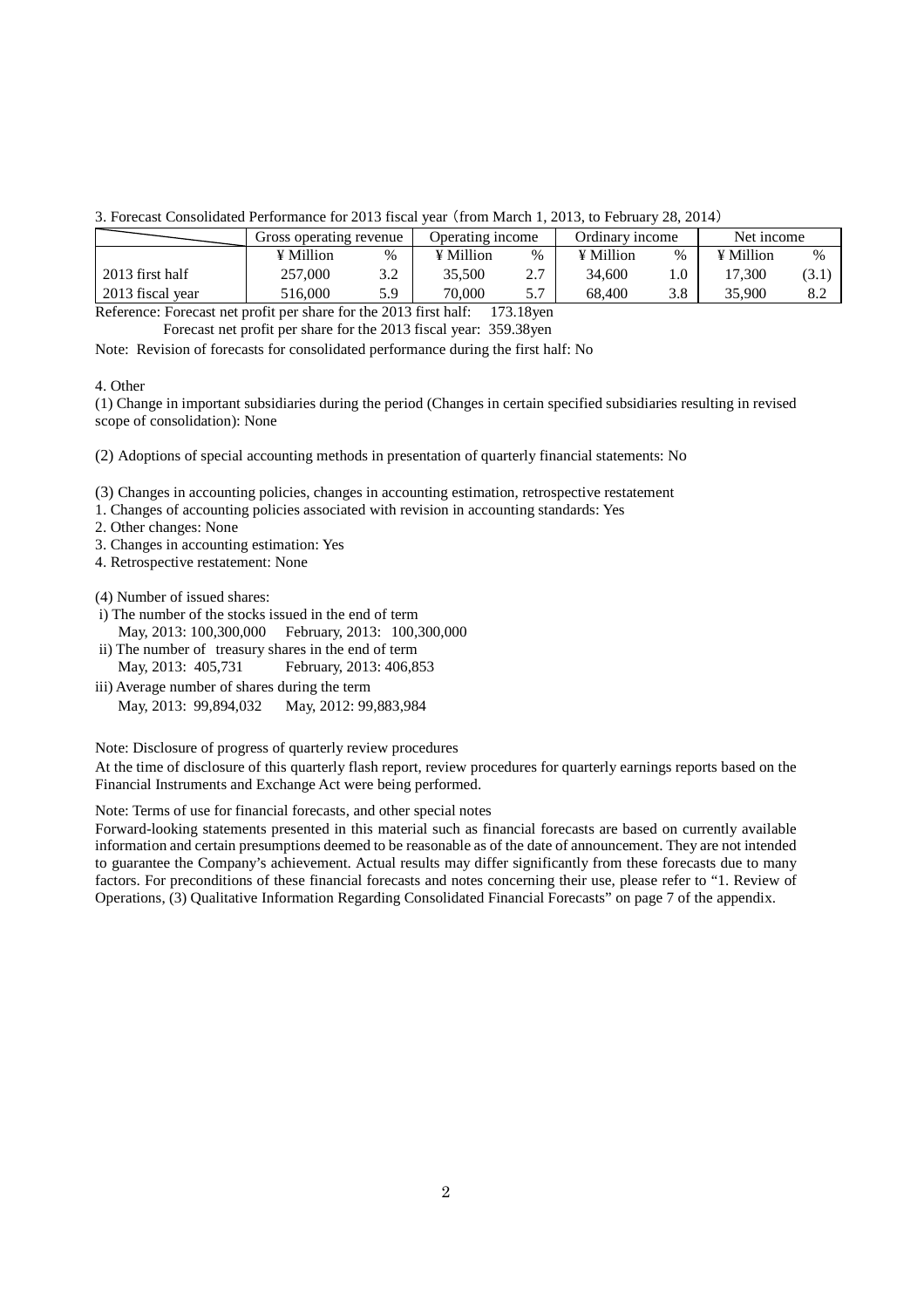### **1**.**Review of Operations**

#### (1) Review of Operating Results

During the first quarter of fiscal 2013, the period from March 1 to May 31, 2013, the Lawson Group (hereinafter, the "Group") implemented measures to reinforce its Home Convenience that provides essential items and services at the local level with the aim of realizing the Group's corporate philosophy of "Creating Happiness and Harmony in our Communities." Based on its analysis of purchase data retrieved from the multi-partner loyalty program, Ponta, the Group focused on customer relationship management (CRM)<sup>\*1</sup> and supply chain management (SCM)<sup>\*2</sup> in order to offer a merchandise assortment that meets the specific needs of customers in each neighborhood.

 $^{\ast1}$  CRM

A marketing management method for providing merchandise and services that meet the specific needs of customers.  $*$ <sup>2</sup> SCM

A business administration method for comprehensively managing all stages of business, from procurement to sales, to streamline and optimize the entire business process.

As a result, for the first quarter of fiscal 2013 on a consolidated basis, gross operating revenue decreased by 1.6% from the corresponding period of the previous fiscal year to ¥119,498 million. Operating income increased by 2.5% year on year, to ¥14,302 million, and ordinary income in grew by 4.8% year on year, to ¥14,418 million. Net income rose ¥927 million, up 14.8% year on year, to ¥ 7,194 million.

Operating results by business segment are as follows.

#### (Convenience Store Operations)

The status of merchandise and services, store operations, store development and other aspects of Convenience Store Operations and Overseas Businesses for the first quarter of fiscal 2013 is outlined as follows.

#### [Merchandise and Service Strategies]

On the merchandising front, we continued to strengthen our evening and nighttime merchandise assortment by expanding our lineup of ready-made meals, including carbohydrate-based foods and fast foods, in order to enhance satisfaction of customers visiting our stores in and after evening hours.

In an effort to expand our customer base, we continued implementing last year's initiative to reinforce our merchandise assortment of pre-cut vegetables and other fresh foods as well as processed foods that are often purchased in combination with fresh foods.

In addition, with a view to addressing the aging society and consumers' heightened concerns over their health, we launched our Healthy Convenience Store Declaration on May 31, 2013. By highlighting health-consciousness in our products, in-store presentation, and sales campaigns, we will strive to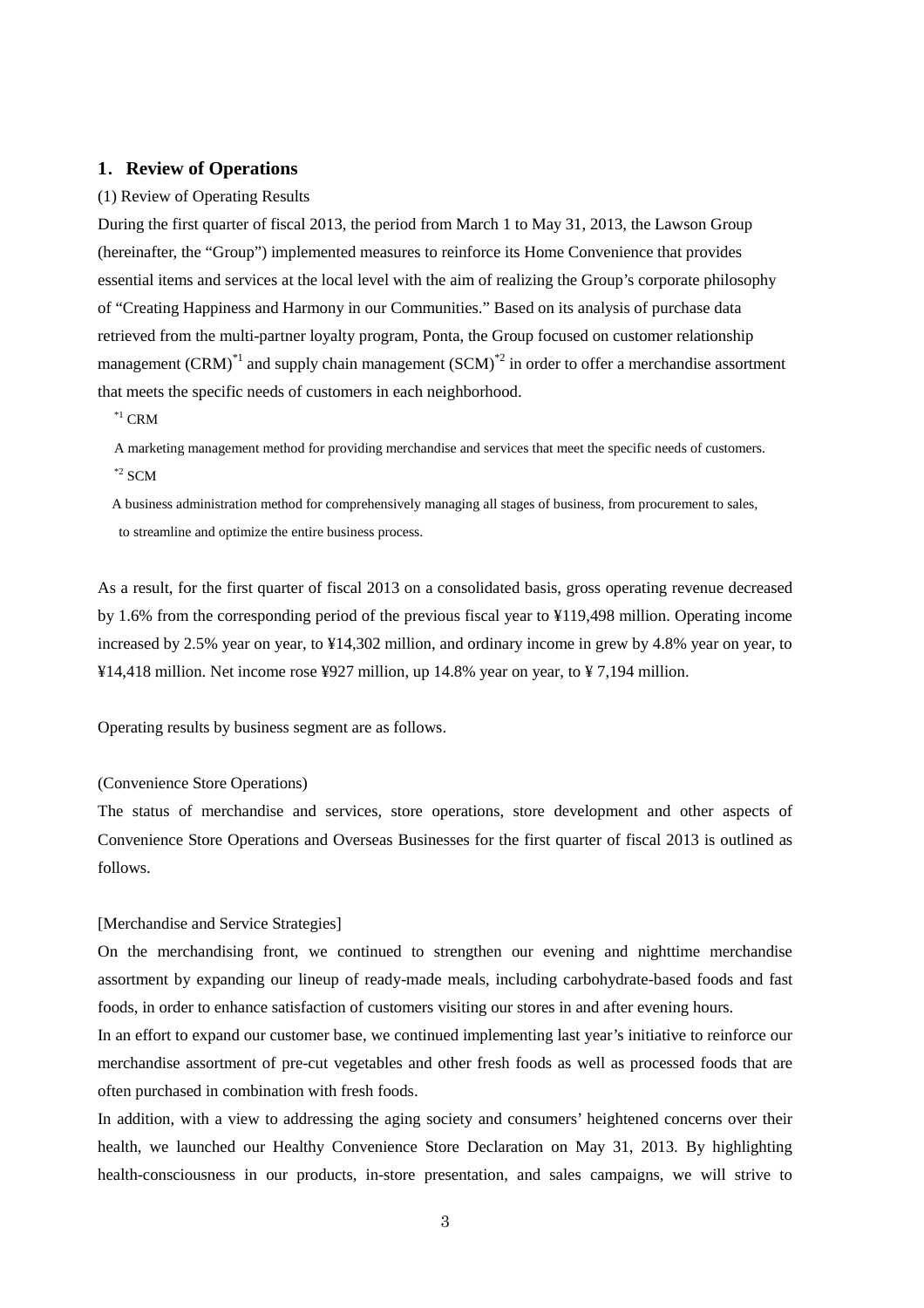eliminate consumers' preconceived notion that convenience stores offer unhealthy food, establishing a corporate identity synonymous with good health.

In our mainstay rice category, our Furusato-no-umai! line offering lunch boxes and rice balls was tremendously popular for its high-value-added products using ingredients made in Japan.

In our over-the-counter fast foods category, the number of stores equipped with MACHI café offering freshly-brewed coffee reached 3,542 as of May 31, 2013. The number of stores with an in-store kitchen facility named Machikado Chubo stood at 889 as of May 31, 2013. Stores with Machikado Chubo are consistently popular with customers. We will continue to introduce this in-store kitchen at more of our stores.

In the delicatessen category, our efforts to develop products aimed at expanding our customer base resulted in favorable demand for such products as ready-made dishes and salads.

| Fiscal period         | Previous 1st Ouarter                 |       | Current 1st Ouarter           |                 |  |  |  |
|-----------------------|--------------------------------------|-------|-------------------------------|-----------------|--|--|--|
|                       | March 1, 2012 to May 31, 2012        |       | March 1, 2013 to May 31, 2013 |                 |  |  |  |
|                       | <b>Sales</b><br>Percentage           |       | <b>Sales</b>                  | Percentage      |  |  |  |
|                       | (Millions of yen)<br>of Total $(\%)$ |       | (Millions of yen)             | of Total $(\%)$ |  |  |  |
| Product group         |                                      |       |                               |                 |  |  |  |
| Processed foods       | 263,772                              | 56.4  | 268,108                       | 56.2            |  |  |  |
| <b>Fast foods</b>     | 87,852                               | 18.8  | 95,288                        | 20.0            |  |  |  |
| Daily delivered foods | 68,498                               | 14.6  | 67,196                        | 14.1            |  |  |  |
| Nonfood products      | 47,818                               | 10.2  | 46,580                        | 9.7             |  |  |  |
| Total                 | 467.941                              | 100.0 | 477,174                       | 100.0           |  |  |  |

[Breakdown of sales at chain stores by merchandise category]

In sales promotions, the Group implemented programs with the aim of achieving a high return on investment (ROI). We proactively implemented a point-rewarding campaign targeting Ponta members to motivate purchase with the aim of increasing the rate of repeat visits.

Total Ponta members reached 54 million as of May 31, 2013, including members that joined through other participating companies.

The sales ratio of Ponta members reached approximately 46%.

### [Store Operations]

In March 2013, we started formulating an analysis report by using Ponta members' data and distributing it to our stores. The report enables each store to analyze the purchase behavior of customers living in their neighborhood, including time and purpose of store visits and purchased items. In addition, we have also streamlined our order placement procedures. By promoting these measures, we will step up our efforts to develop stores that offer customers whatever they want, whenever, and wherever.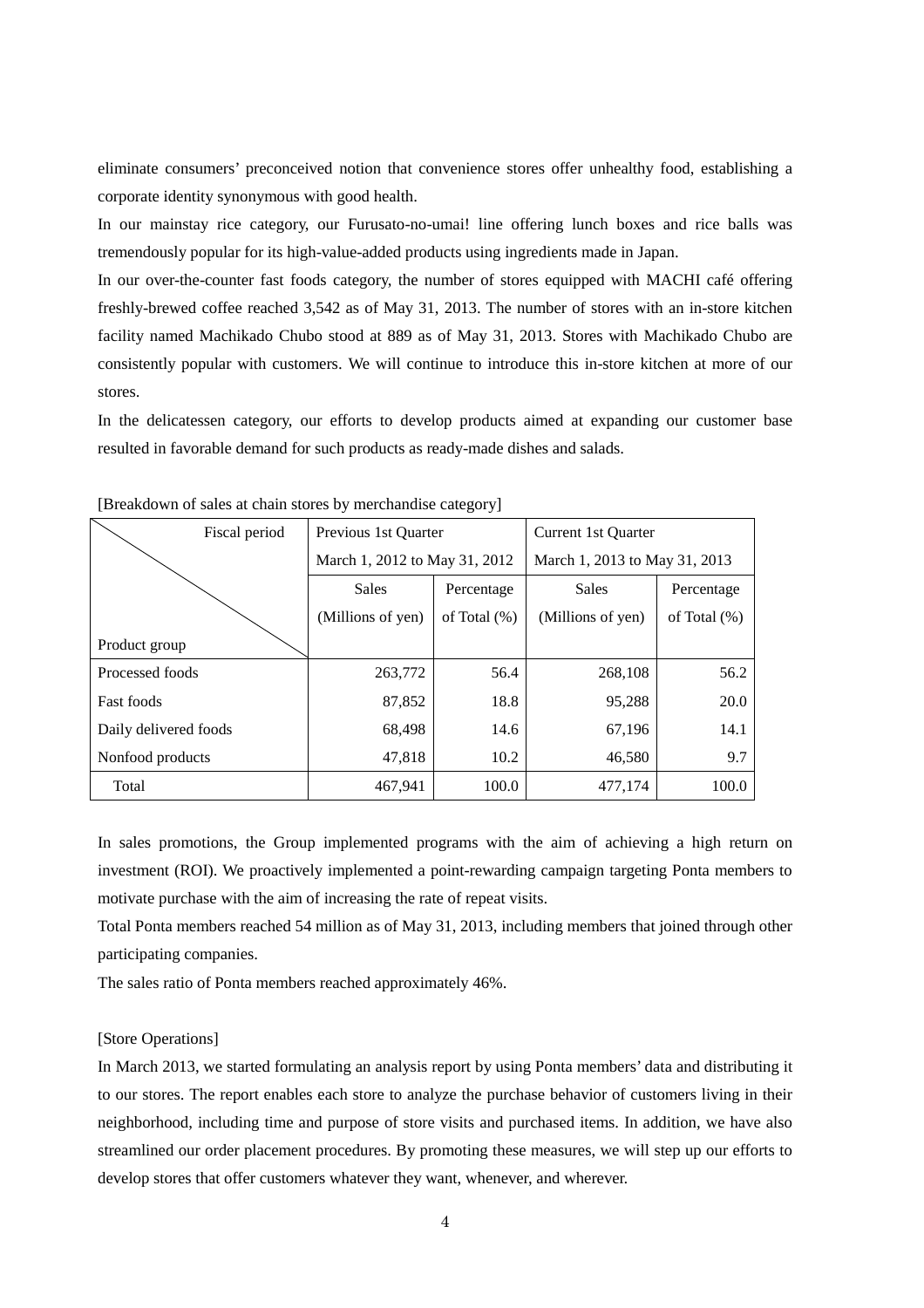### [Store Development and Store Format Strategy]

In opening new stores, the Group has focused on maximizing return on investment (ROI) and has strictly adhered to its proprietary standards for opening stores, in addition to prioritizing profitability.

[Change in the Total Number of Stores]

|                        | Total stores as of | Change during | Total stores as of |
|------------------------|--------------------|---------------|--------------------|
|                        | February 28, 2013  | fiscal year   | May 31, 2013       |
| <b>LAWSON</b>          | 9,642              | 134           | 9,776              |
| NATURAL LAWSON         | 110                | (2)           | 108                |
| <b>LAWSON STORE100</b> | 1,224              | (13)          | 1,211              |
| Total                  | 10,976             | 119           | 11,095             |

[Distribution of Stores in Japan by Region (As of May 31, 2013)]

| Prefecture | Number    | Prefecture | Number    | Prefecture | Number    | Prefecture | Number    | Prefecture | Number    |
|------------|-----------|------------|-----------|------------|-----------|------------|-----------|------------|-----------|
|            | of stores |            | of stores |            | of stores |            | of stores |            | of stores |
| Hokkaido   | 582       | Saitama    | 466       | Mie        | 106       | Okayama    | 135       | Saga       | 63        |
| Aomori     | 190       | Chiba      | 443       | Ishikawa   | 100       | Hiroshima  | 158       | Nagasaki   | 93        |
| Akita      | 169       | Ibaraki    | 126       | Toyama     | 187       | Yamaguchi  | 115       | Oita       | 150       |
| Iwate      | 157       | Tokyo      | 1,559     | Fukui      | 104       | Tottori    | 102       | Kumamoto   | 106       |
| Miyagi     | 206       | Kanagawa   | 815       | Kyoto      | 266       | Shimane    | 105       | Miyazaki   | 91        |
| Yamagata   | 66        | Shizuoka   | 204       | Shiga      | 135       | Kagawa     | 107       | Kagoshima  | 119       |
| Fukushima  | 91        | Yamanashi  | 95        | Nara       | 100       | Ehime      | 173       | Total      | 11,095    |
| Niigata    | 116       | Nagano     | 143       | Wakayama   | 116       | Tokushima  | 111       |            |           |
| Tochigi    | 129       | Aichi      | 520       | Osaka      | 1,003     | Kochi      | 64        |            |           |
| Gunma      | 80        | Gifu       | 134       | Hyogo      | 597       | Fukuoka    | 398       |            |           |

The number of LAWSON STORE 100 fresh foods convenience stores reached 1,211 as of May 31, 2013. Conversion of company-operated stores into franchised stores is steadily progressing. In addition, the number of fresh food-type LAWSON stores, which are enhanced conventional LAWSON stores with a stronger assortment of perishable foods and daily delivered foods, totaled 5,615 as of May 31, 2013. With the aim of steadily supplying high-quality products, we are operating nine Lawson Farms in Japan, which are partially funded by the Group, and are selling fresh vegetables produced at these farms primarily at fresh food-type convenience stores.

The number of LAWSON chain stores operated by Lawson Okinawa, Inc. in Okinawa Prefecture reached 154 as of May 31, 2013.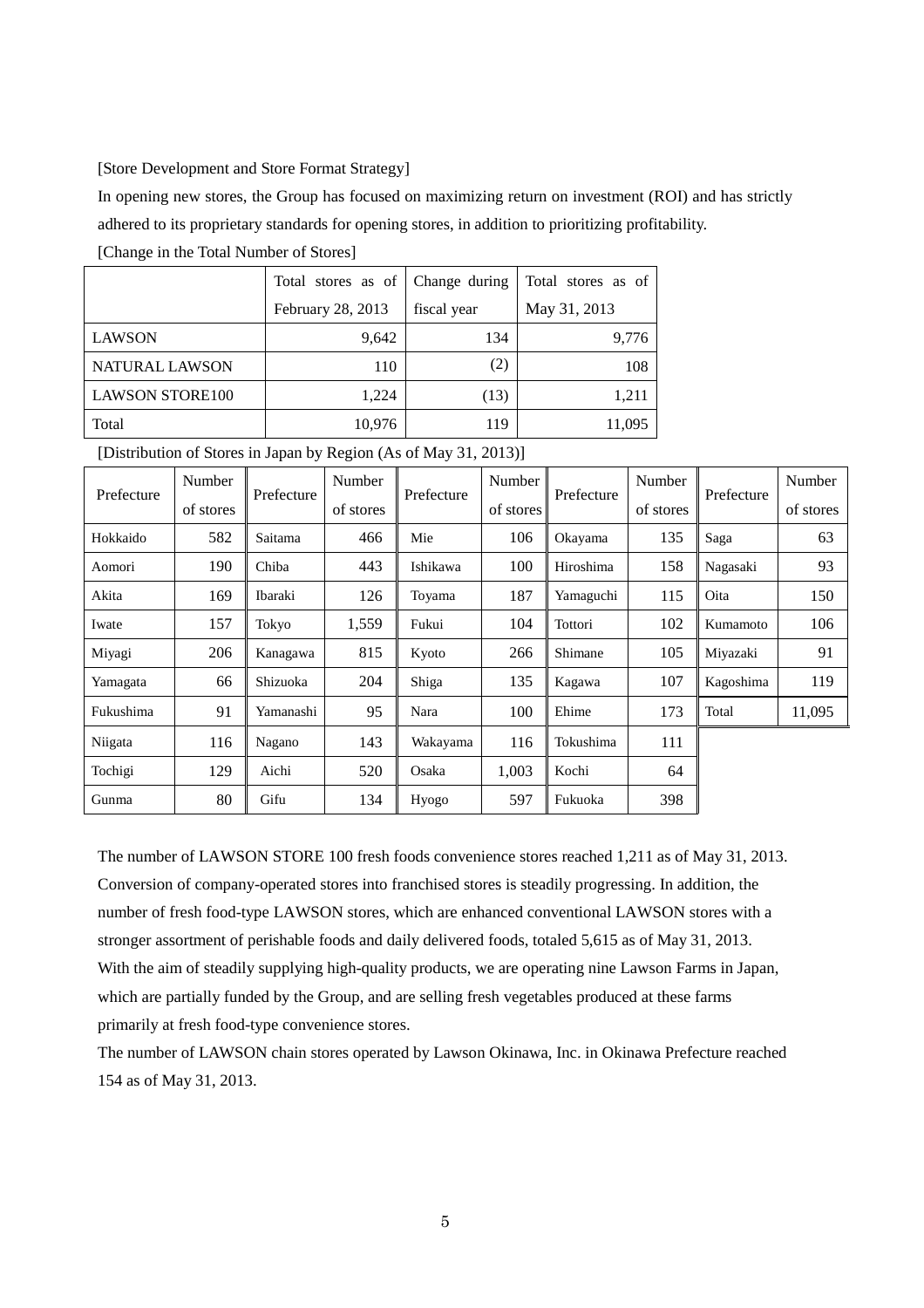[Overseas Operations]

In Thailand, in November 2012, we established Saha Lawson Co., Ltd., a joint venture between the Company's consolidated Asian subsidiary Lawson Asia Pacific Holdings Pte. Ltd. and the SAHA Group, Thailand's leading distributor of consumer goods. In March 2013, the joint venture simultaneously opened three LAWSON108 stores in Bangkok, Thailand by renewing the SAHA Group's 108SHOP stores, marking LAWSON's first step into the Indochina Peninsula market.

| Company                       | Country/region          | Number of stores<br>(As of February | Change<br>during fiscal | Number of stores<br>(As of May |
|-------------------------------|-------------------------|-------------------------------------|-------------------------|--------------------------------|
|                               |                         | 28, 2013)                           | year                    | 31, 2013)                      |
| Shanghai Hualian Lawson, Inc. | Shanghai, China         | 305                                 | (2)                     | 303                            |
| Chongqing Lawson, Inc.        | Chongqing, China        | 49                                  |                         | 54                             |
| Dalian Lawson, Inc.           | Dalian, China           | 8                                   | 3                       | 11                             |
| Saha Lawson Co., Ltd.         | <b>Bangkok Thailand</b> |                                     | ⇁                       | 7                              |
| PT MIDI UTAMA INDONESIA Tbk   | Indonesia               | 83                                  |                         | 84                             |
| Lawson USA Hawaii, Inc.       | Hawaii, U.S.A.          | C                                   |                         | 2                              |
| Total                         |                         | 447                                 | 14                      | 461                            |

[Distribution of LAWSON Brand Stores Overseas by Region (As of May 31, 2013)]

(Other Businesses)

In addition to Convenience business and Overseas business, the Group is involved in the Entertainment & Home Convenience business , and other businesses.

On March 21, 2013, the Company formed a business alliance with DAICHI WO MAMORU KAI. CO., LTD. for the purpose of expanding its offering of vegetables and fresh foods. As the first step under the partnership, our joint venture Smart Kitchen, Inc. started offering the partner's safe and secure fruit and vegetable produce. In addition, in May 2013, the Company subscribed to new shares in DAICHI WO MAMORU KAI. CO., LTD. through third-party allotment, acquiring a 33.4 % equity.

Lawson HMV Entertainment, Inc., the Company's subsidiary that operates Entertainment & Home Convenience business posted a solid performance led by an increase in ticket sales of concerts, events and leisure activities.

Lawson ATM Networks, Inc., which operates a financial-services-related business, started providing financial services for the Bank of Nagoya in March 2013. A solid financial performance was displayed by Lawson ATM Networks, with the total number of its financial institution partners reaching 59 nationwide including online banks and the number of ATMs installed nationwide totaling 9,795 (up 519 year on year) as of May 31, 2013.

 (2) Qualitative Information Regarding Changes in Consolidated Financial Indicators As of May 31, 2013, total current assets stood at ¥196,785 million yen, climbing ¥16,489 million from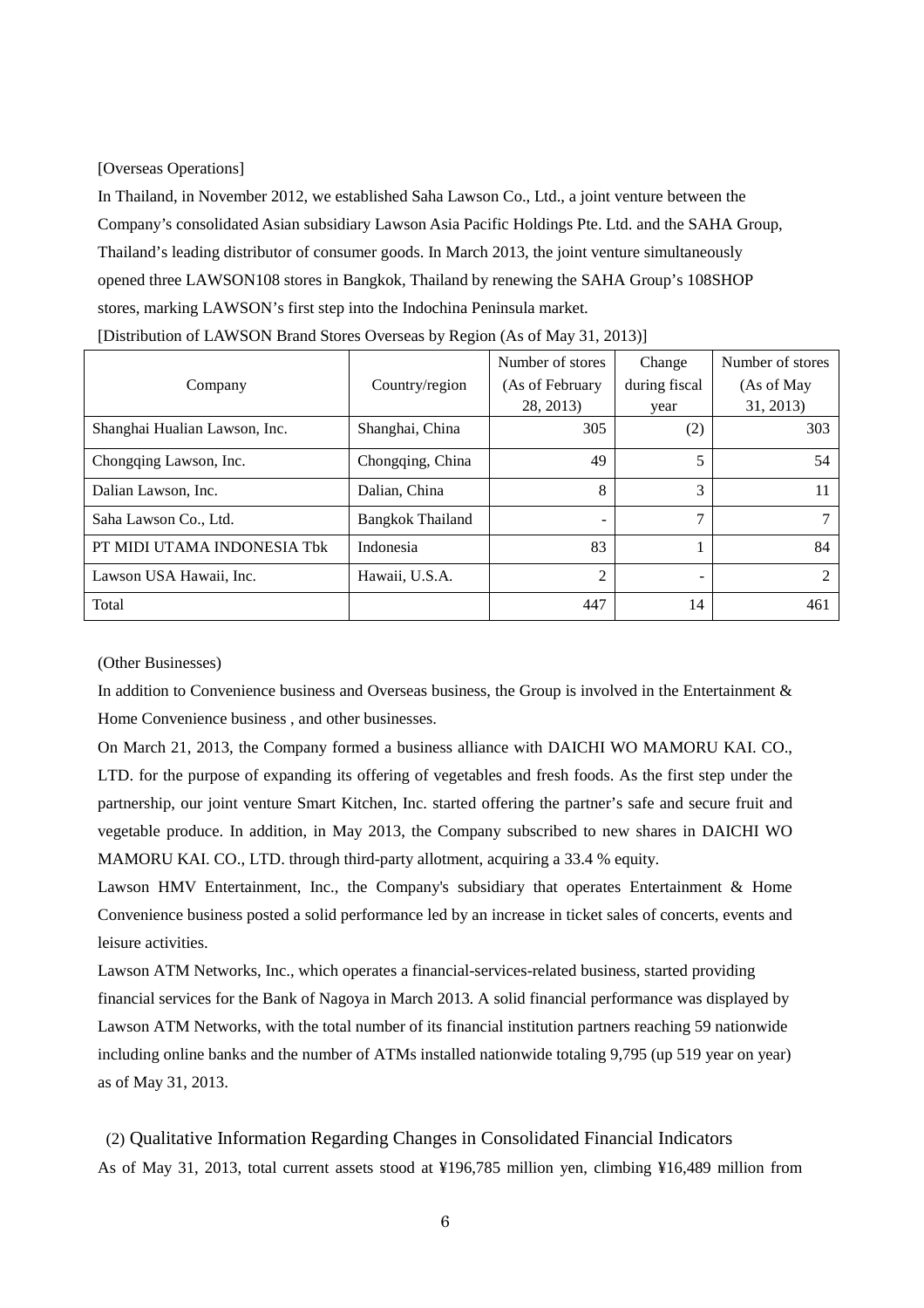February 28, 2013, the end of the previous fiscal year. This reflected an increase of ¥6,548 million in cash and deposits due mainly to a growth in total transaction value of bill settlement services and a rise of ¥3,001 million in accounts receivable-other because of an increase in transaction volume at subsidiary companies. Non - current assets grew ¥1,467 million from February 28, 2013 to ¥400,980 million, mainly owing to an increase of ¥3,797 million in property and store equipment resulting from opening of new stores. Consequently, total assets climbed ¥17,956 million from the end of the previous fiscal year to ¥597,766 million.

As of May 31, 2013, total current liabilities increased ¥17,183 million from the end of the previous fiscal year to ¥256,977 million, mainly reflecting an increase of ¥12,775 million in deposits received owing to such factors as a rise in the total transaction value of bill settlement services. Non - current liabilities stood at ¥110,761 million, growing ¥927 million from February 28, 2013, mainly owing to lease obligations growing ¥1,182 million due to opening of new stores. Consequently, total liabilities increased ¥18,110 million from the end of the previous fiscal year to ¥367,738 million.

Total net assets stood at ¥230,027 million, declining ¥154 million from February 28, 2013. This was mainly due to a decrease resulting from payment of ¥9,989 million in dividends, despite an increase resulting from a quarterly net income of ¥7,194 million, foreign currency translation adjustments of ¥1,287 million, and a growth of ¥1,273 million in minority interests. Consequently, shareholders' equity ratio amounted to 37.6%, down from 39.1% as of the end of the previous fiscal year.

(3) Qualitative Information Regarding Consolidated Financial Forecasts

The first half and full year financial forecasts for the fiscal year ending February 28, 2014 remains unchanged from those announced on April 10, 2013.

### **2**.**Other**

(1) Change in important subsidiaries during the period (Changes in certain specified subsidiaries resulting in revised scope of consolidation): None

(2) Adoptions of accounting methods particular to presentation of quarterly financial statements: None

(3) Changes in accounting policies, changes in accounting estimation, retrospective restatement: Yes (Changes in accounting policies that are difficult to differentiate from changes in accounting estimation) Pursuant to an amendment in the Corporation Tax Act, the Company and its domestic consolidated subsidiaries have changed their depreciation method with respect to properties and store equipment acquired on and after March 1, 2013, starting from the first quarter of the consolidated fiscal 2013 under review.

The impact of this change on operating income, ordinary income, and income before income taxes and minority interests for the consolidated first quarter of fiscal 2013 is minimal.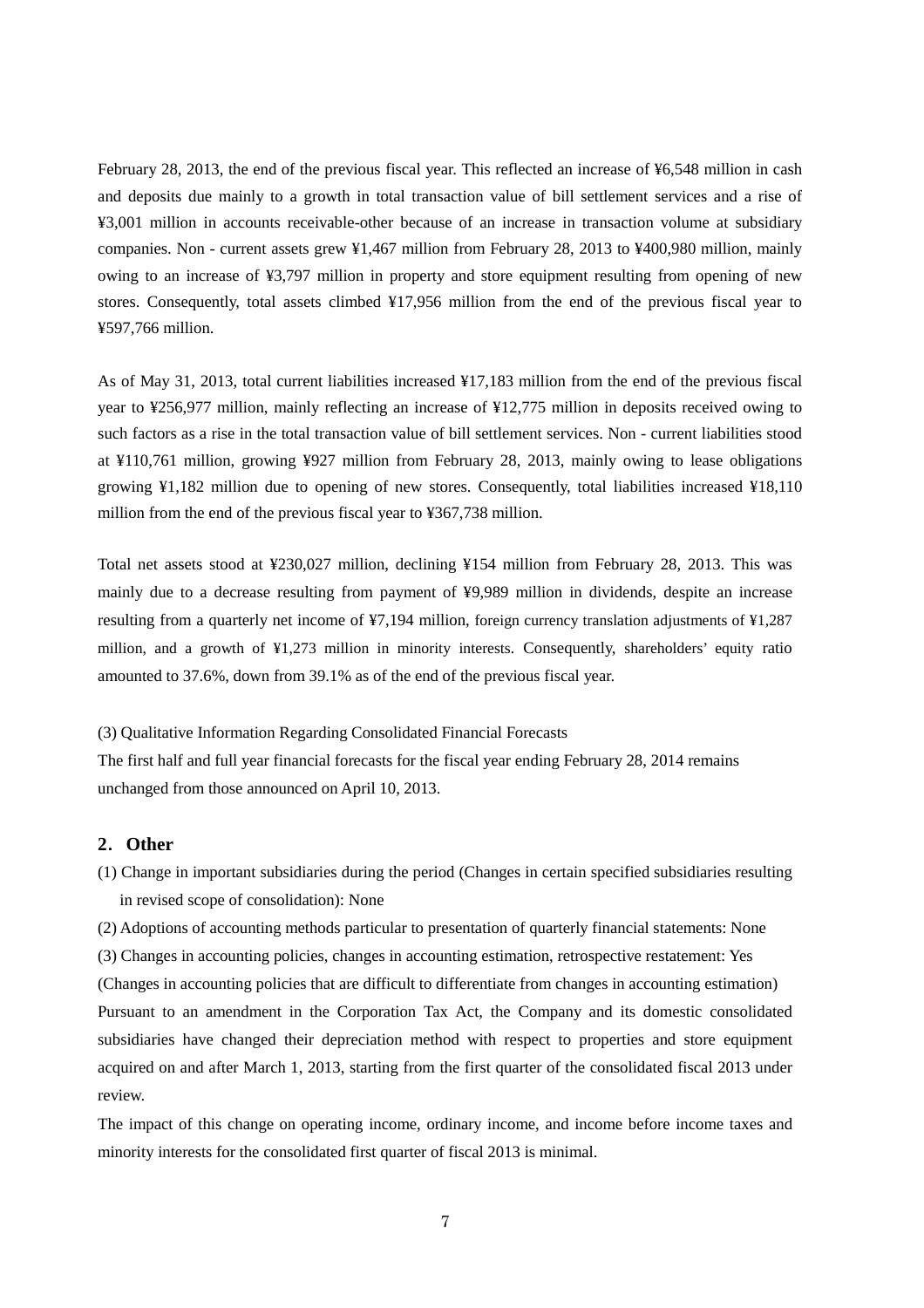## **3. Consolidated Financial Statements etc.**

(1)Consolidated Balance Sheets (Unaudited)

| As of May 31, 2013 and February 28, 2013       |                   | (Millions of yen) |  |
|------------------------------------------------|-------------------|-------------------|--|
|                                                | February 28, 2013 | May 31, 2013      |  |
| <b>Current assets:</b>                         |                   |                   |  |
| Cash and deposits                              | 84,770            | 91,318            |  |
| Accounts receivable-due from franchised stores | 25,374            | 27,675            |  |
| Merchandise                                    | 8,963             | 9,514             |  |
| Accounts receivable-other                      | 46,008            | 49,010            |  |
| Deferred tax assets                            | 4,656             | 3,476             |  |
| Other                                          | 11,804            | 17,182            |  |
| Allowance for doubtful accounts                | (1,281)           | (1, 392)          |  |
| <b>Total</b>                                   | 180,296           | 196,785           |  |
| <b>Non-current assets:</b>                     |                   |                   |  |
| Property and store equipment                   |                   |                   |  |
| Buildings and structures                       | 242,934           | 248,658           |  |
| Accumulated depreciation                       | (124, 562)        | (127,617)         |  |
| Buildings and structures, net                  | 118,372           | 121,040           |  |
| Vehicles, tools, furniture and fixtures        | 67,399            | 67,764            |  |
| Accumulated depreciation                       | (52, 637)         | (53,226)          |  |
| Vehicles, tools, furniture and fixtures, net   | 14,761            | 14,538            |  |
| Lease assets                                   | 96,251            | 101,306           |  |
| Accumulated depreciation                       | (30, 452)         | (34, 146)         |  |
| Lease assets, net                              | 65,799            | 67,159            |  |
| Other                                          | 10,205            | 10,197            |  |
| <b>Subtotal</b>                                | 209,138           | 212,936           |  |
| Intangible assets;                             |                   |                   |  |
| Software                                       | 23,914            | 22,382            |  |
| Goodwill                                       | 9,683             | 10,066            |  |
| Other                                          | 491               | 491               |  |
| <b>Subtotal</b>                                | 34,089            | 32,939            |  |
| Investments and other assets;                  |                   |                   |  |
| Long-term loans receivable                     | 34,580            | 32,528            |  |
| Guarantee deposits                             | 86,109            | 86,355            |  |
| Deferred tax assets                            | 16,215            | 16,816            |  |
| Other                                          | 20,596            | 20,576            |  |
| Allowance for doubtful accounts                | (1,217)           | (1,172)           |  |
| <b>Subtotal</b>                                | 156,285           | 155,104           |  |
| <b>Total</b>                                   | 399,513           | 400,980           |  |
| <b>Total assets</b>                            | 579,809           | 597,766           |  |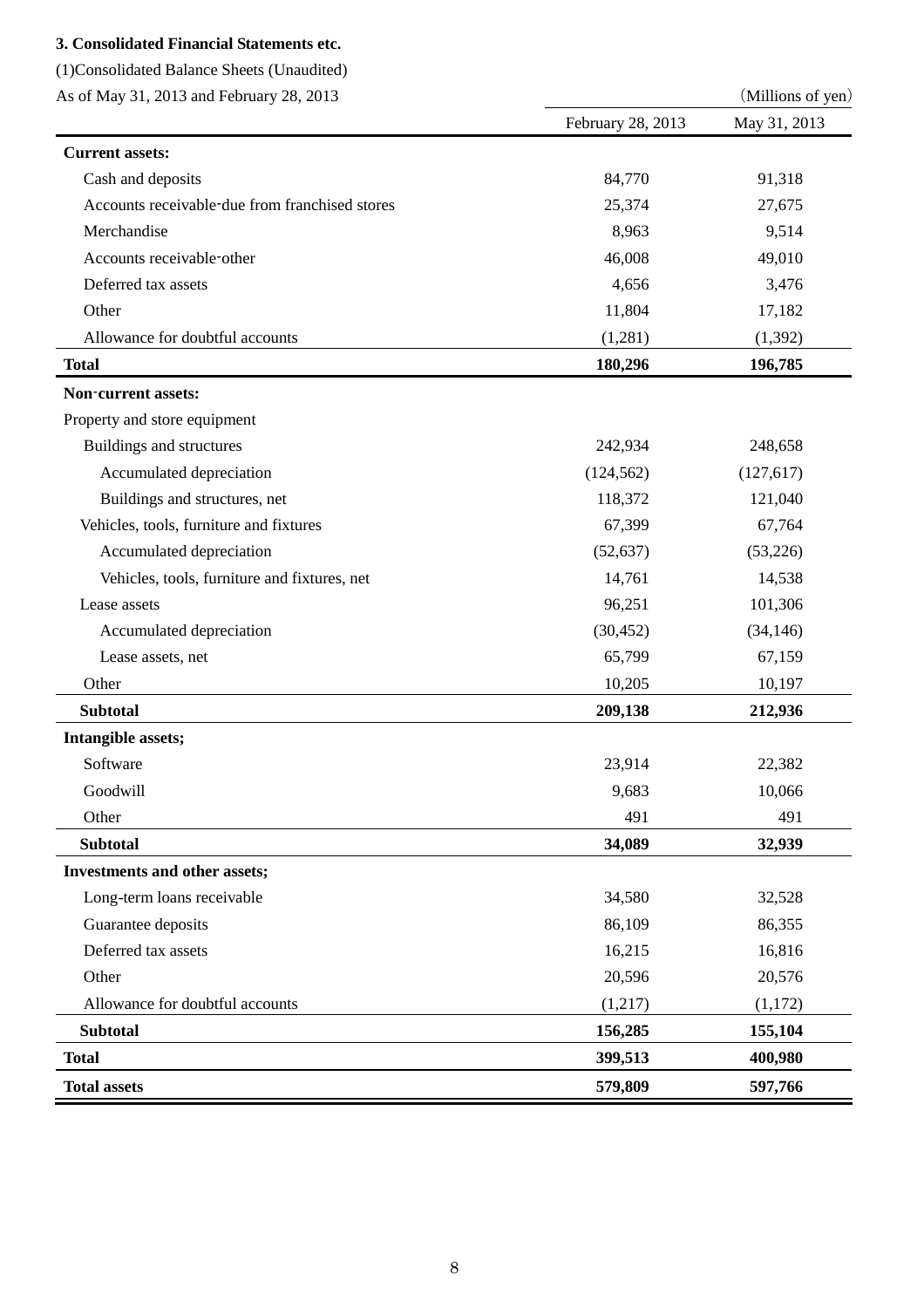|                                                         |                   | (Millions of yen) |  |
|---------------------------------------------------------|-------------------|-------------------|--|
|                                                         | February 28, 2013 | May 31, 2013      |  |
| <b>Current liabilities:</b>                             |                   |                   |  |
| Accounts payable-trade                                  | 87,187            | 98,845            |  |
| Accounts payable-due to franchised stores               | 1,403             | 1,356             |  |
| Short-term loans payable                                | 1,431             | 1,543             |  |
| Lease obligations                                       | 14,489            | 15,102            |  |
| Accounts payable-other                                  | 26,105            | 27,913            |  |
| Income taxes payable                                    | 14,474            | 4,626             |  |
| Deposits received                                       | 87,529            | 100,304           |  |
| Provision for bonuses                                   | 2,544             | 1,330             |  |
| Provision for point card certificates                   | 215               | 186               |  |
| Other                                                   | 4,412             | 5,768             |  |
| <b>Total</b>                                            | 239,794           | 256,977           |  |
| Non-current liabilities;                                |                   |                   |  |
| Lease obligations                                       | 47,207            | 48,389            |  |
| Provision for retirement benefits                       | 9,898             | 10,178            |  |
| Provision for retirement benefits to executive officers | 332               | 350               |  |
| Long-term guarantee deposited                           | 34,804            | 33,943            |  |
| Asset retirement obligations                            | 16,682            | 17,037            |  |
| Other                                                   | 907               | 861               |  |
| <b>Total</b>                                            | 109,833           | 110,761           |  |
| <b>Total Liabilities</b>                                | 349,627           | 367,738           |  |
| Shareholders' equity;                                   |                   |                   |  |
| Common stock                                            | 58,506            | 58,506            |  |
| Capital surplus                                         | 47,718            | 47,721            |  |
| Retained earnings                                       | 121,154           | 118,359           |  |
| Treasury stock                                          | (1,593)           | (1,591)           |  |
| <b>Total Shareholders' equity</b>                       | 225,785           | 222,996           |  |
| Accumulated other comprehensive income;                 |                   |                   |  |
| Valuation difference on available-for-sale securities   | 78                | $\overline{4}$    |  |
| Revaluation reserve for land                            | (567)             | (567)             |  |
| Foreign currency translation adjustments                | 1,179             | 2,467             |  |
| Total accumulated other comprehensive income            | 690               | 1,904             |  |
| <b>Subscription rights to shares</b>                    | 427               | 574               |  |
| <b>Minority interests</b>                               | 3,279             | 4,552             |  |
| <b>Total net assets</b>                                 | 230,181           | 230,027           |  |
| <b>Total Liabilities and net assets</b>                 | 579,809           | 597,766           |  |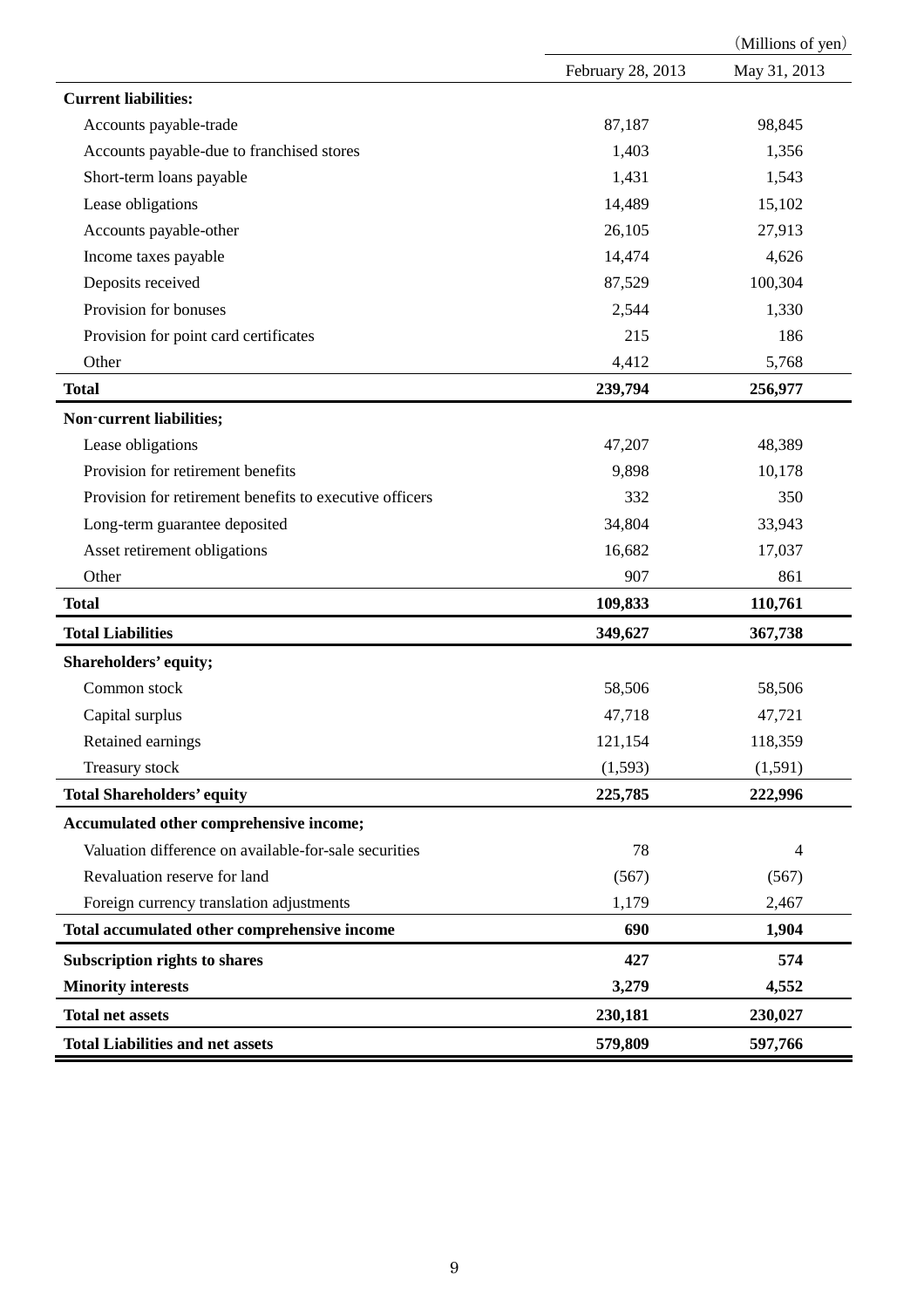# (2) Consolidated Statements of Income (Unaudited)

For the First Quarter of the fiscal year (From March 1, 2012 to May 31, 2012) (From March 1, 2013 to May 31, 2012)

```
(Millions of yen)
```

|                                                   | May 31, 2012 | May 31, 2013 |
|---------------------------------------------------|--------------|--------------|
| <b>Gross operating revenue</b>                    | 121,434      | 119,498      |
| Net sales                                         | 50,878       | 43,436       |
| Cost of sales                                     | 38,191       | 32,765       |
| <b>Gross Profit</b>                               | 12,687       | 10,670       |
| Income from franchised stores                     | 55,724       | 58,520       |
| Other                                             | 14,832       | 17,540       |
| <b>Operating revenue</b>                          | 70,556       | 76,061       |
| <b>Operating gross profit</b>                     | 83,243       | 86,732       |
| Selling, general and administrative expenses      | 69,293       | 72,429       |
| <b>Operating income</b>                           | 13,950       | 14,302       |
| Non-operating income and expenses;                |              |              |
| Non-operating income;                             | 467          | 740          |
| Interest income                                   | 171          | 199          |
| Foreign exchange gains                            |              | 169          |
| Other                                             | 295          | 371          |
| Non-operating expenses;                           | 654          | 624          |
| Interest expenses                                 | 293          | 327          |
| Loss on cancel of lease contracts                 | 123          | 188          |
| Other                                             | 237          | 108          |
| <b>Ordinary income</b>                            | 13,763       | 14,418       |
| <b>Extraordinary income and loss;</b>             |              |              |
| <b>Extraordinary income;</b>                      | 289          |              |
| Gain on sales of investment securities            | 145          |              |
| Gain on bargain purchase                          | 144          |              |
| <b>Extraordinary loss;</b>                        | 3,048        | 2,166        |
| Loss on retirement of non-current assets          | 340          | 619          |
| <b>Impairment</b> loss                            | 2,562        | 1,545        |
| Other                                             | 145          | 1            |
| Income before income taxes and minority interests | 11,003       | 12,251       |
| Income taxes;                                     | 4,752        | 5,046        |
| Income taxes-current                              | 3,842        | 4,417        |
| Income taxes-deferred                             | 910          | 628          |
| Income before minority interests                  | 6,251        | 7,205        |
| Minority interests in income                      | (16)         | 10           |
| Net income                                        | 6,267        | 7,194        |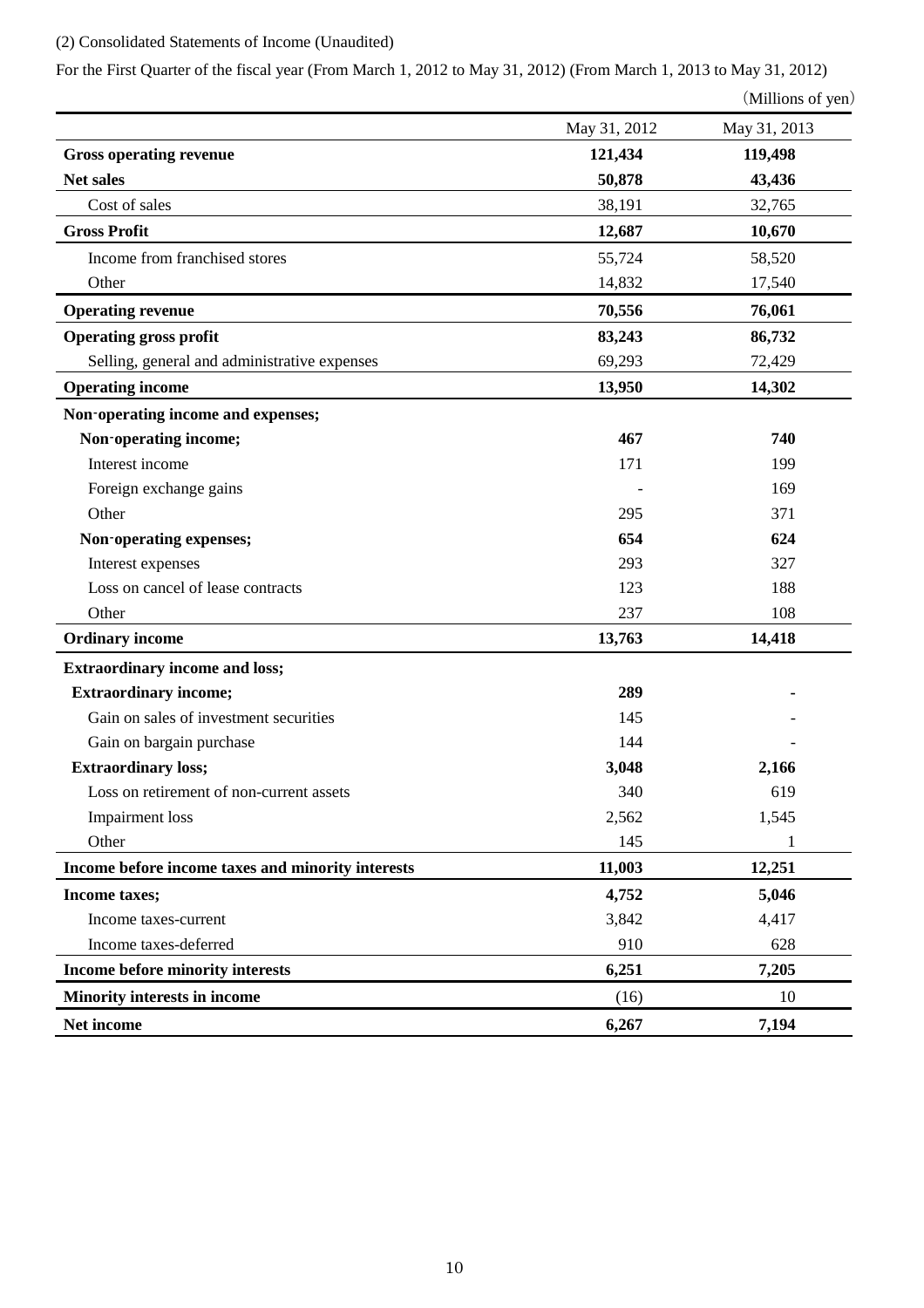## Consolidated Statements of Comprehensive Income (Unaudited)

For the First Quarter of the fiscal year (From March 1, 2012 to May 31, 2012) (From March 1, 2013 to May 31, 2012)

|                                                             |              | (Millions of yen) |
|-------------------------------------------------------------|--------------|-------------------|
|                                                             | May 31, 2012 | May 31, 2013      |
| Income before minority interests                            | 6,251        | 7,205             |
| Other comprehensive income                                  |              |                   |
| Valuation difference on available-for-sale securities       | (10)         | (73)              |
| Foreign currency translation adjustment                     | 8            | 1,252             |
| Share of other comprehensive income of associates accounted | (202)        | 15                |
| for using equity method                                     |              |                   |
| Total other comprehensive income                            | (204)        | 1,194             |
| <b>Comprehensive income</b>                                 | 6,046        | 8,399             |
| Comprehensive income attributable to                        |              |                   |
| Owners of the parent                                        | 6,068        | 8,408             |
| Minority interests                                          | (21)         | (9)               |